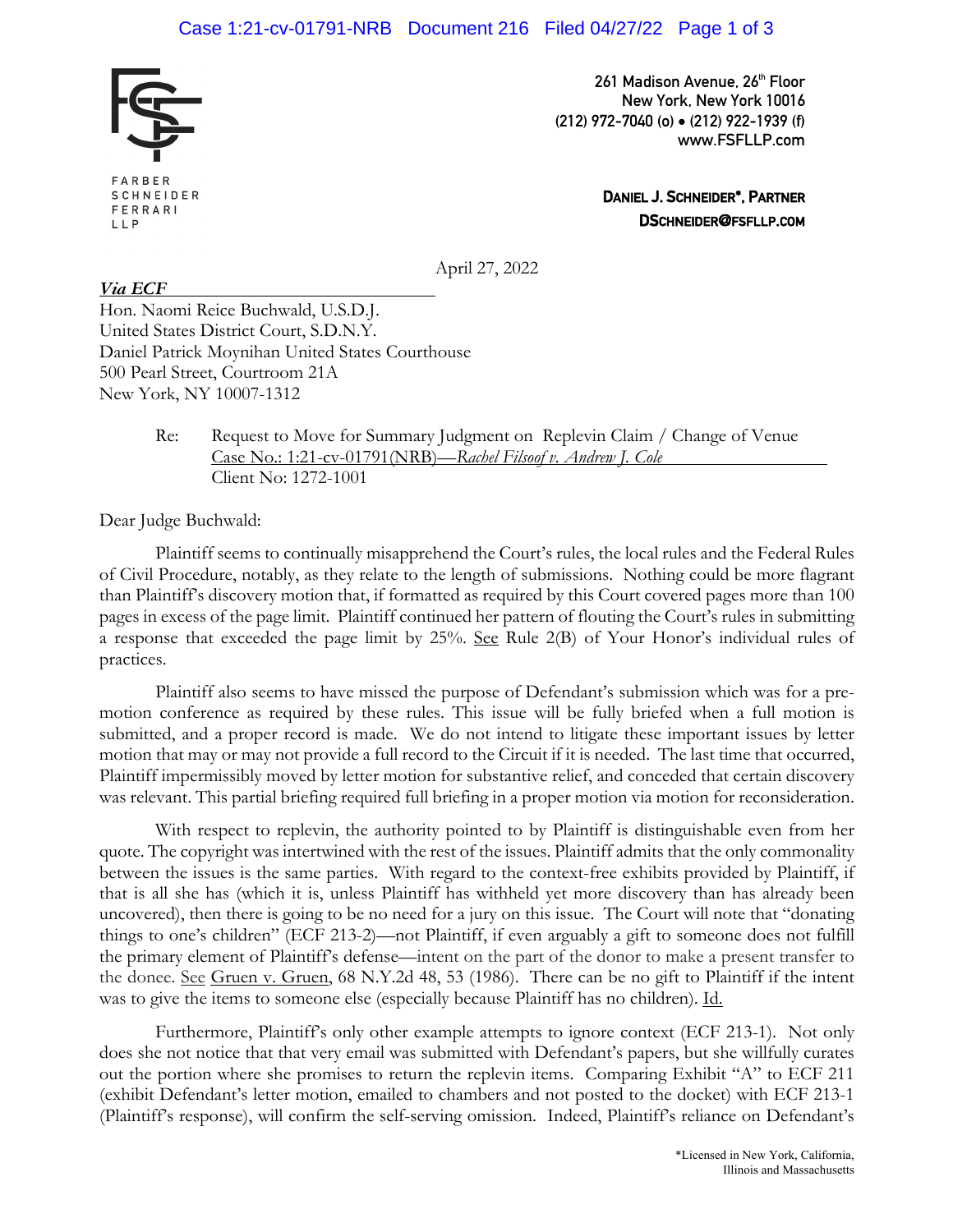## **FARBER SCHNEIDER FERRARI LLP**

Hon. Naomi Reice Buchwald, U.S.D.J. April 27, 2022 Page 2 of 3

plea for Plaintiff to not break up with him as intent to part with his things reflects the thinness of her defense. Further eroding it is the fact that she actually returned the jewelry box and admits that fact at her deposition. See Exhibit "A" to ECF 211. The actual return of one of the enumerated items confirms there was no intent to provide a gift of any of the items and there was no acceptance.

Finally, the passage of time between Plaintiff's examples that they are still discussing the return of the replevin items reflects an absence of an intent to make a gift of the replevin items and the absence of the final element of an inter vivos gift, acceptance by the donee. See Gruen, 68 N.Y.2d at 53. Not anywhere in any of these correspondences does Plaintiff accept anything. In contrast, she avers an intent to return them. See Exhibits "A" through "C" to ECF 211 (emailed to chambers), *e.g.*, Exhibit A at 1, an April 1, 2020 email from Plaintiff to Defendant stating, "Whenever I get to NY I'll contact you about your guitars and jewelry box and we can figure out how to get them back to you.").

Accordingly, severing this claim will pare down the issues and be an efficient use of resources. Plaintiff has now shown her cards with respect to her gift defense, and as a matter of law, it fails. Accordingly, the Court could, and should, order return of those items on this pre-motion record alone, since summary judgment on the heightened gift standard is already warranted in favor of Defendant.

With regard to venue, Plaintiff appears to hope to try this case by deposition transcript. When this motion is fully briefed, it will become apparent how few of the witnesses are in New York and how the vast majority are in California. Even more are outside of New York including Plaintiff who considers herself a citizen, as certified under penalty of perjury, not of New York, but, according to her impermissibly redacted tax returns, of Georgia. Not a single party is a citizen of New York.

The bottom line is that this case should have never been in New York. Venue has always been in dispute. See ECF 34 at  $\P$  6-20; 116. The only forum shopping that has been done has been by Plaintiff in filing here. This is not a complicated case and there is not a whole lot that a California judge would have to do to get up to speed. Moreover, the vast majority of the facts, witnesses and evidence are in California. Defendant has not asked that the Court not resolve its current motions. This motion must be briefed and decided which will take time. Moreover, the Court just decided many of them. ECF 215.

Plaintiff's authority with regard to change of venue is moribund. In those cases, the change was sought when both Districts were proper. See e.g. Am. Eagle Outfitters, Inc. v. Tala Bros. Corp., 457 F. Supp. 2d 474 (S.D.N.Y. 2006). Here, the Southern District of New York is and always has been improper and the contact that Defendant once had with New York, a meritless criminal charge, is now gone. Still, even using the standard enumerated in Tala Bros., venue should still be permissively transferred. It should be noted that "exceptional circumstances" is not the standard. As discussed by the Tala Bros. Court:

Courts in the Second Circuit consider numerous factors in determining the balance of convenience and fairness on a motion to transfer including: (1) the **locus of the operative facts**; (2) convenience of the parties; (3) the **convenience of the witnesses**; (4) the location of relevant documents and relative ease of proof; (5) **the relative means of the parties**; (6) **the availability of process to compel attendance of unwilling witnesses**; (7) a forum's familiarity with the governing law; (8) the weight accorded to plaintiff's choice of forum; and (9) trial efficiency **and the interests of justice based on the totality of the circumstances**.

Id. at 477 (emphasis added).